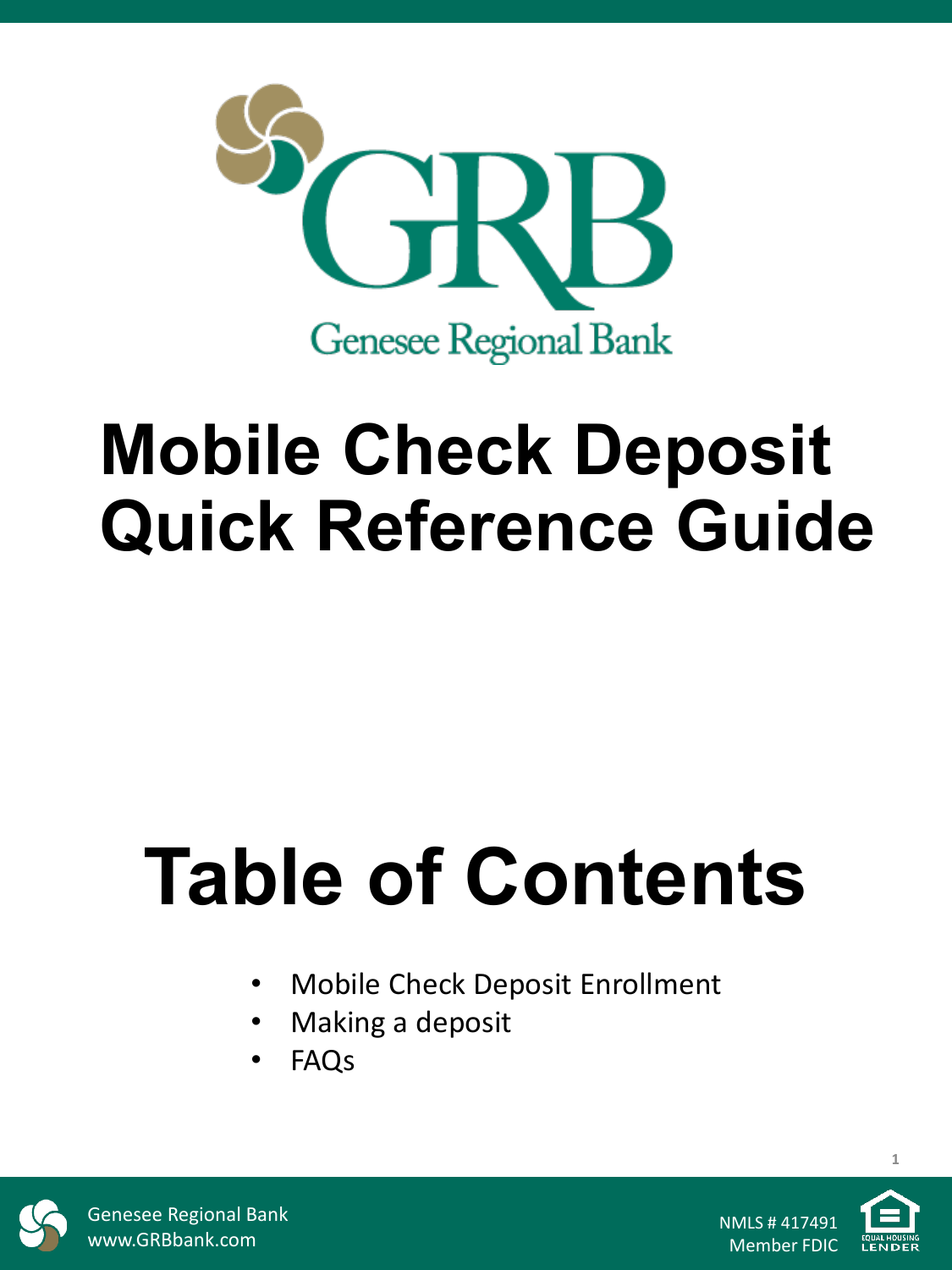## **Mobile Deposit Quick Reference Guide**

### **Enrolling in Mobile Check Deposit**

- Step 1: Click on the *Deposits* icon on the Dashboard, or *Deposit checks* in the flyout menu. Note: You can also enroll through the desktop by following the same steps. You will need a mobile device to make a deposit.
- Step 2: Select the accounts you wish to enroll and click *Enroll*.
- Step 3: You will receive a notification once your enrollment is complete. This is typically completed within one business day

| 9:41                                                                  |                         | Deposit sign up<br>←                                                                                  |
|-----------------------------------------------------------------------|-------------------------|-------------------------------------------------------------------------------------------------------|
| Hi, Michael                                                           |                         | $\odot$ + $\equiv$ = $\downarrow$                                                                     |
| $\cdots$<br><b>Accounts</b>                                           |                         | Conveniently add funds by taking photos of your<br>check. It's easy, fast and secure. Enroll today by |
| Checking<br>x1234                                                     | \$1,175.01<br>Available | selecting the accounts you wish to deposit to.                                                        |
| $\langle$ 000 $\rangle$                                               | <b>View all</b>         | VAL CHK<br>0001 (x<br>-1                                                                              |
| ⇄<br>श्चि<br>$\downarrow$<br><b>Transfer</b><br><b>Deposit</b><br>Pay | 凷<br><b>Message</b>     | Enroll                                                                                                |



**2**

Genesee Regional Bank www.GRBbank.com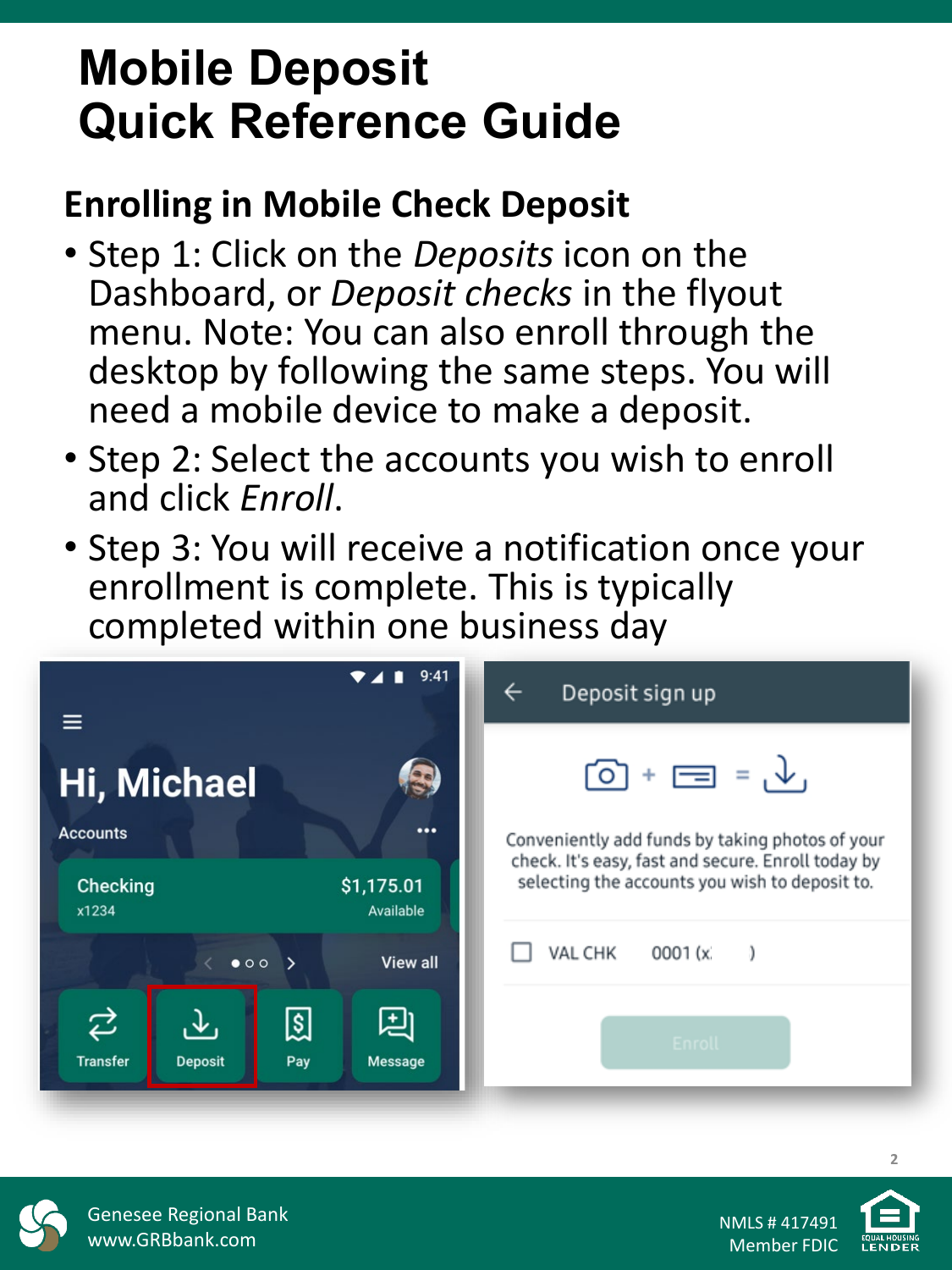## **Making a Deposit with Mobile Deposit**

- Step 1: Click on the *Deposits* icon on the Dashboard, or *Deposit checks* in the flyout menu
- Step 2: Click *Make a deposit*. You can also click on an item in Recent activity to view details and the check image





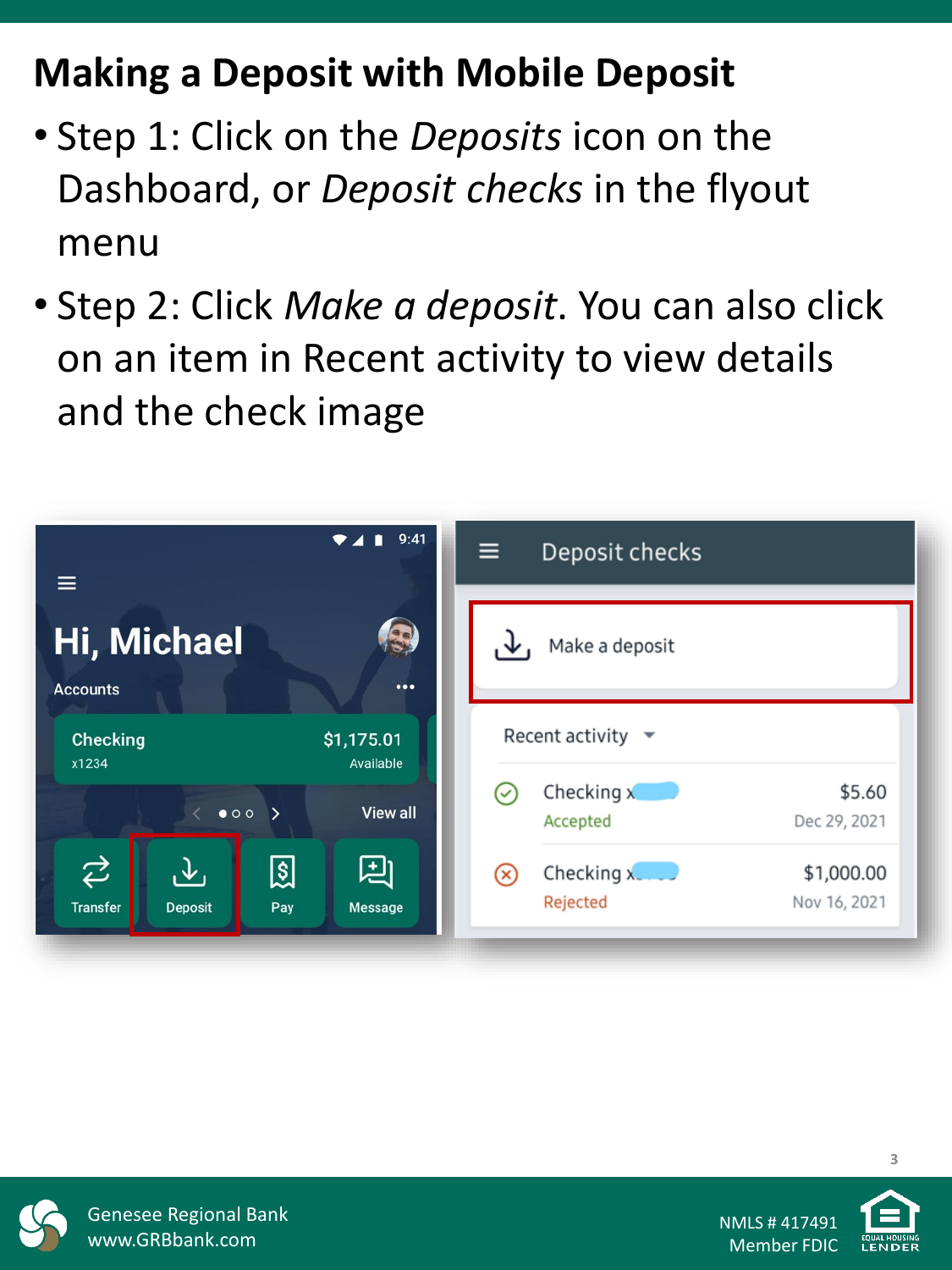### **Making a Deposit with Mobile Deposit**

• Step 4: Enter the amount listed on the check and click *Continue*. You're also able to view your deposit limits here. After continuing, select which account to deposit into (if multiple accounts are enrolled).

| Deposit checks<br>$\leftarrow$                                           |                                            | Deposit limits                                                                                                                                                            |
|--------------------------------------------------------------------------|--------------------------------------------|---------------------------------------------------------------------------------------------------------------------------------------------------------------------------|
| Amount                                                                   | 1,250.00<br>Deposit limits (i)<br>Continue | This month:<br>0 of 10 deposits<br>\$0 of \$25,000 deposited<br>Today:<br>0 of 3 deposits<br>\$0 of \$2,500 deposited<br>Maximum of \$2,500 for a single deposit<br>CLOSE |
| Deposit checks<br>$\leftarrow$<br>1,250.00<br>Amount<br>To<br>Checking x |                                            |                                                                                                                                                                           |



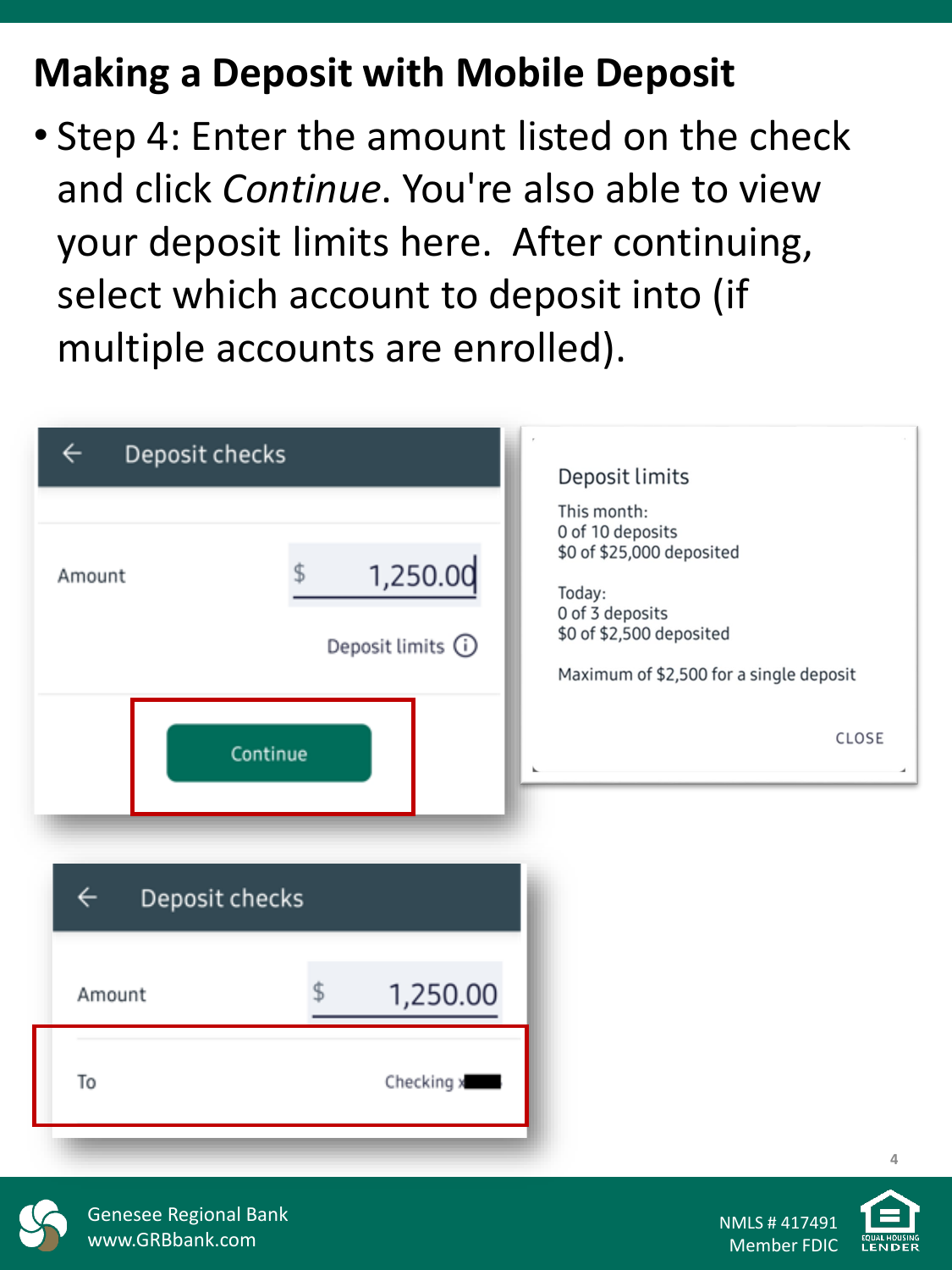### **Making a Deposit with Mobile Deposit**

- Step 5: Endorse the back of your check with your signature and "For GRB Mobile Deposit Only." Then tap the screen to take a picture of the front and then the back of the check to make your deposit. Click *Submit.*
- Deposits submitted before 7 PM EST on a business banking day will generally be available the next business day





**5**

Genesee Regional Bank www.GRBbank.com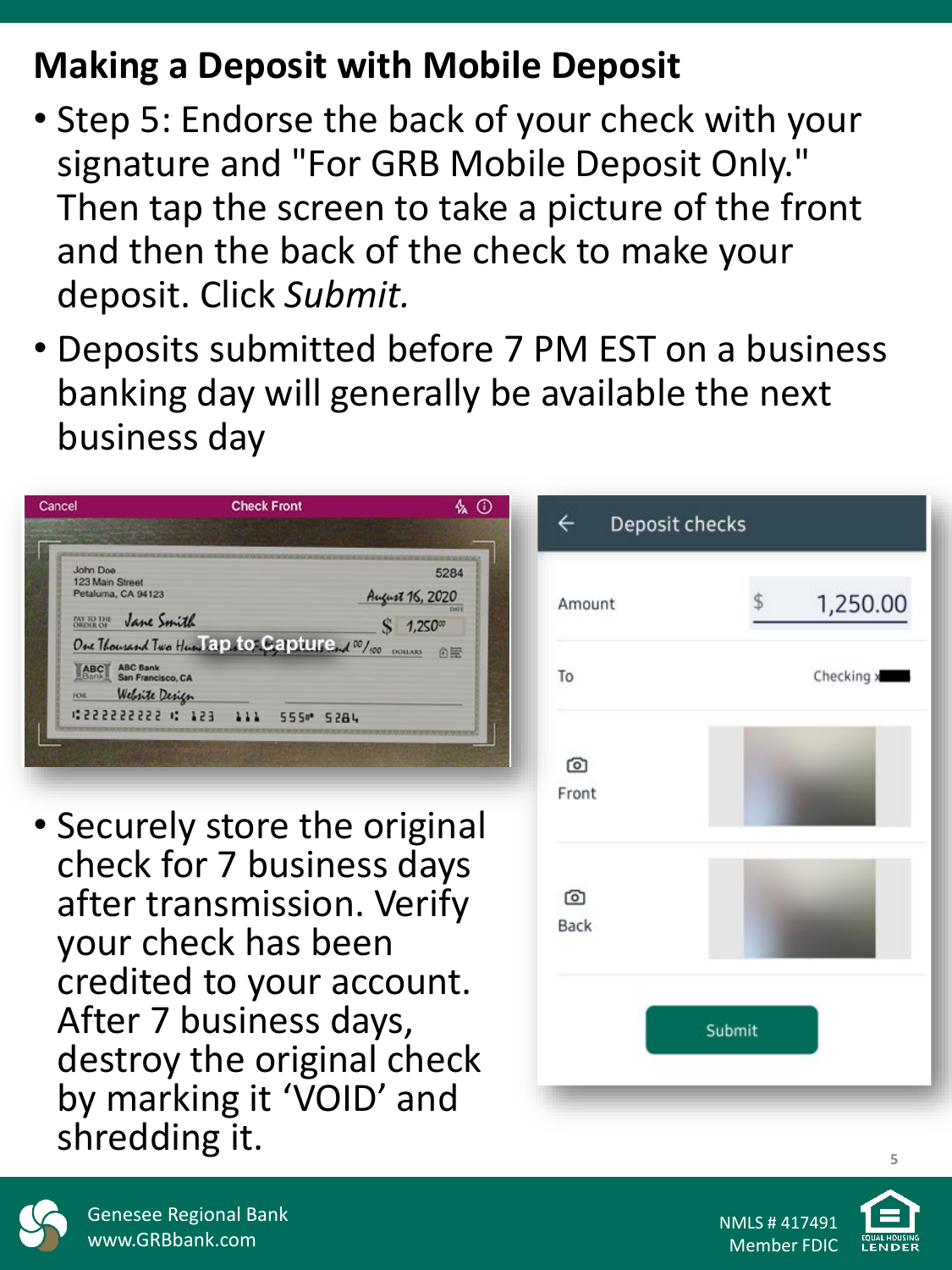# **Mobile Deposit FAQs**

#### **Q. What is Mobile Check Deposit?**

A. Mobile Check Deposit allows you to deposit checks from your GRBbank mobile app. To make a deposit, simply take pictures of the front and back of an endorsed check.

#### **Q. How do I endorse my checks?**

A. Checks must be endorsed with your signature, followed by "For GRB Mobile Deposit Only". Please note: omission of this endorsement may result in the reversal of or an extended hold on the deposit.

#### **Q. How do I enroll to use Mobile Deposit?**

A. Log in to the GRBbank app. Tap Deposit on your Dashboard, or Deposit checks in the flyout menu. Follow the steps and choose the accounts you wish to deposit into. We'll send you an email when your Mobile Deposit is ready to use!

#### **Q. What type of device do I need to make a Mobile Deposit?**

A. All you need is your iPhone, iPad, or Android with the GRBbank App.

#### **Q. How do I deposit a check using Mobile Deposit?**

- A. 1. Tap Deposit on your Dashboard, or Deposit checks in the flyout menu
	- 1. Enter the check amount and tap Continue.
	- 2. Take pictures of the front and back of your endorsed check. Checks must be endorsed with your signature and "For GRB Mobile Deposit Only".
	- 3. Select the account you'd like the check deposited into. Tap Submit.